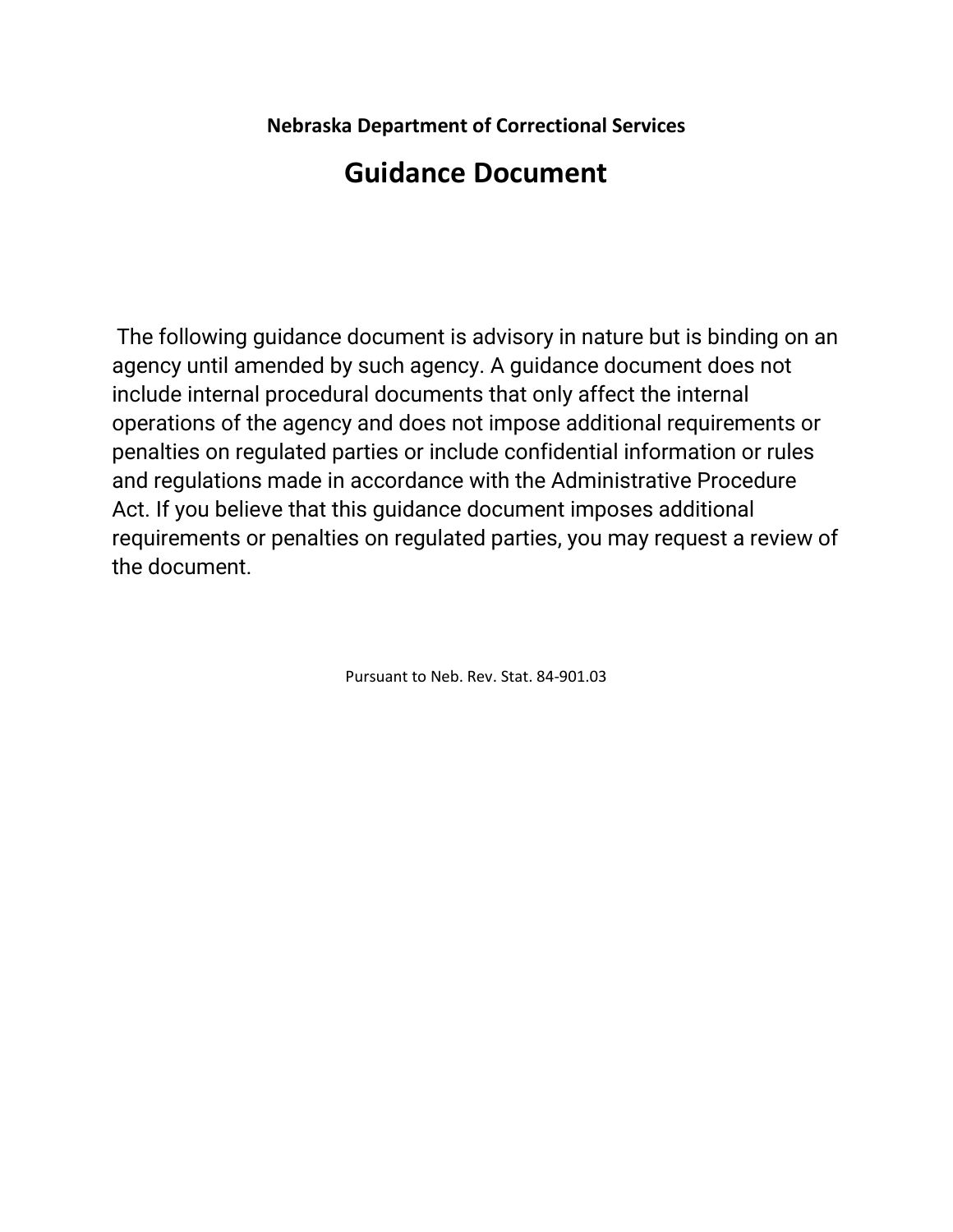

## **Guidance Document Pursuant to LB 1014, Section 10**

Federal funds under the American Rescue Plan Act of 2021 (ARPA) appropriated to the Nebraska Department of Correctional Services in LB 1014 (sec. 12) will be used for premium pay increases which were implemented for essential front-line workers in 24-hour facilities. These increases were made in an attempt to retain staff and fill staff vacancies during the COVID-19 pandemic. The increases ensure that the NDCS is competitive in pay in the future for positions that support public health and safety.

ARPA GUIDANCE PROVIDES UNDER SLFRP FINAL RULE FAQS SECTION 2.15:

Under the increased flexibility of the final rule, SLFRF funding may be used to support a broader set of uses to restore and support public sector employment. Eligible uses include hiring up to a pre-pandemic baseline that is adjusted for historic underinvestment in the public sector, providing additional funds for employees who experienced pay cuts or were furloughed, avoiding layoffs, providing worker retention incentives, including reasonable increases in compensation, and paying for ancillary administrative costs related to hiring, support, and retention.

Under the set of eligible uses for public-sector rehiring, recipients may fill vacancies and add additional employees using SLFRF funds (see pages 4385-4387 of the final rule and pages 27-28 of the Overview of the Final Rule). Recipients have two options to restore pre-pandemic employment, depending on the recipient's needs. First, if the recipient simply wants to hire back employees for pre-pandemic positions, recipients may use SLFRF funds to hire employees for the same positions that existed on January 27, 2020 but that were unfilled or eliminated as of March 3, 2021. Recipients may use SLFRF funds to cover payroll and covered benefits for such positions through the period of performance.

Second, if the recipient wants to hire above the pre-pandemic baseline and/or would like to have flexibility in positions, recipients may use SLFRF funds to pay for payroll and covered benefits associated with the recipient increasing its number of budgeted FTEs up to 7.5 percent above its pre-pandemic baseline. Filling these roles may require recipients to increase wages and improve benefits above and beyond what they currently offer, especially in roles with historically low wages and acute staffing needs. This compensation would be an eligible use of SLFRF funds.